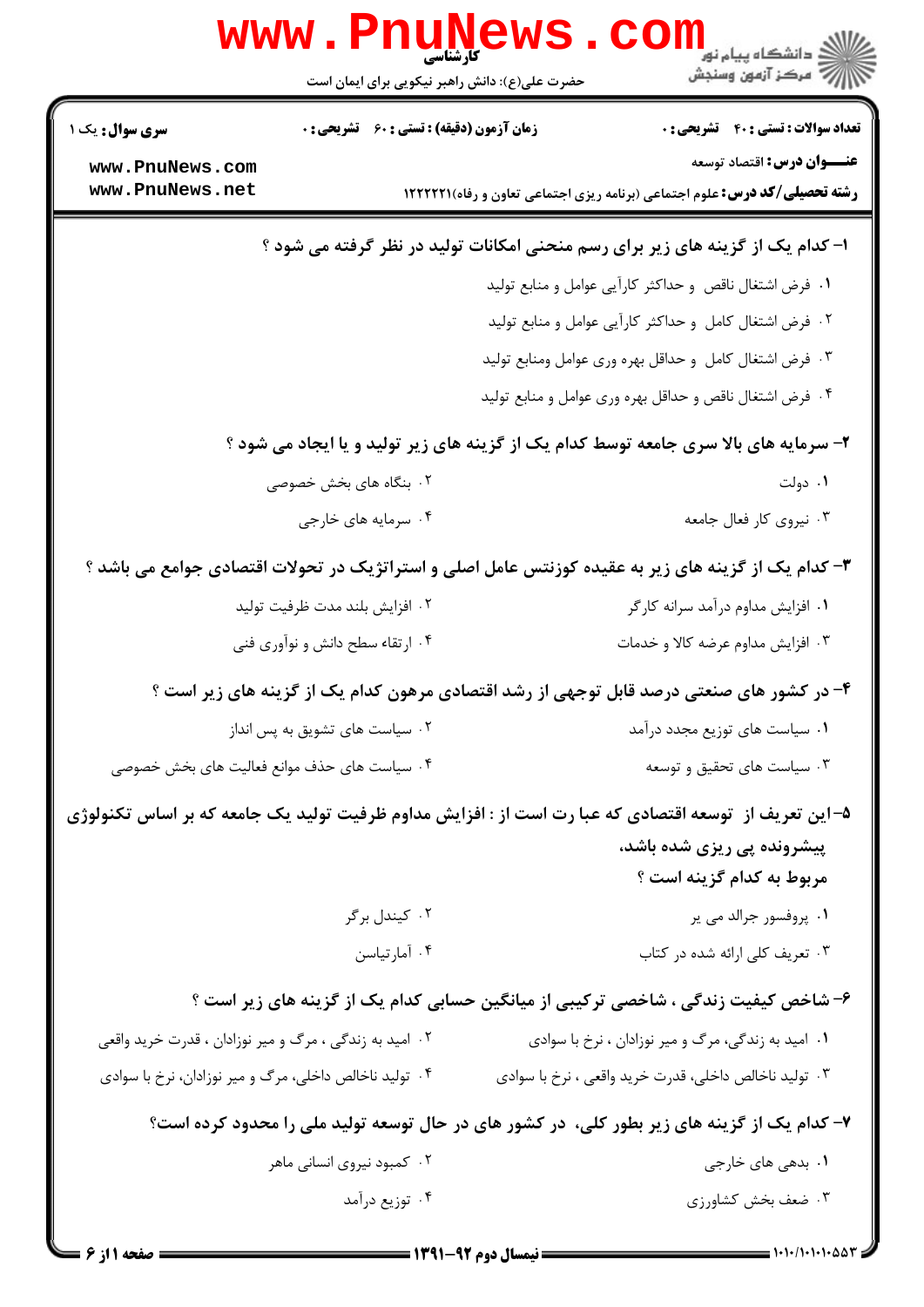|                                                                                                                                                         | <b>www.Pnunews</b><br>حضرت علی(ع): دانش راهبر نیکویی برای ایمان است |                                            | لاد دانشگاه پيام نور<br>الاه مرکز آزمون وسنجش                                     |
|---------------------------------------------------------------------------------------------------------------------------------------------------------|---------------------------------------------------------------------|--------------------------------------------|-----------------------------------------------------------------------------------|
| <b>سری سوال : ۱ یک</b>                                                                                                                                  | <b>زمان آزمون (دقیقه) : تستی : 60 ٪ تشریحی : 0</b>                  |                                            | <b>تعداد سوالات : تستی : 40 ٪ تشریحی : 0</b>                                      |
| www.PnuNews.com                                                                                                                                         |                                                                     |                                            | <b>عنـــوان درس:</b> اقتصاد توسعه                                                 |
| www.PnuNews.net                                                                                                                                         |                                                                     |                                            | <b>رشته تحصیلی/کد درس:</b> علوم اجتماعی (برنامه ریزی اجتماعی تعاون و رفاه)(۱۲۲۲۲۲ |
|                                                                                                                                                         |                                                                     |                                            | ۸– واژه توسعه پایدار درچه سالی و توسط کدام گزینه برای اولین بار بکار برده شد؟     |
|                                                                                                                                                         |                                                                     |                                            | ۰۱ سال ۱۹۸۰ ، توسط کمسیون جهانی محیط زیست و توسعه                                 |
|                                                                                                                                                         |                                                                     |                                            | ۰۲ سال ۱۹۸۷ ، توسط کمسیون جهانی محیط زیست و توسعه                                 |
|                                                                                                                                                         |                                                                     |                                            | ۰۳ سال ۱۹۸۷، توسط اتحادیه بین المللی حفاظت از طبیعت                               |
|                                                                                                                                                         |                                                                     |                                            | ۰۴ سال ۱۹۸۰، توسط اتحادیه بین المللی حفاظت از طبیعت                               |
| ۹- کدام یک از گزینه های زیر توسعه پایدار را از مباحث قبلی توسعه متمایز می کند ؟                                                                         |                                                                     |                                            |                                                                                   |
|                                                                                                                                                         | ۰۲ تامین نیازهای نسل آتی                                            |                                            | ۰۱ تامین نیازهای نسل حاضر                                                         |
|                                                                                                                                                         | ۰۴ بهره وري عوامل توليد                                             |                                            | ۰۳ کارآیی اقتصادی                                                                 |
| ۱۰-به عقیده آدام اسمیت قرار گرفتن هر فرد در بهترین شرایط ممکن و کسب حداکثر منافع منجر به تامین کدام یک<br>از گزینه های زیر می شود؟                      |                                                                     |                                            |                                                                                   |
| ۰۴ حداکثر رشد اقتصادی                                                                                                                                   | ۰۳ حداکثر بهره وری                                                  | ٠٢ حداكثر منافع جامعه                      | ٠١ حد اكثر منافع فردي                                                             |
|                                                                                                                                                         |                                                                     |                                            | 11- رانت اقتصادی را ریکاردو ۖ براساس کدام یک از گزینه های زیر مطرح می کند؟        |
|                                                                                                                                                         | ۰۲ فرصت های شغلی بدست آمده                                          |                                            | ۰۱ تفاوت در بهره وری نیروی کار                                                    |
|                                                                                                                                                         | ۰۴ نحوه توزیع تولید بین عوامل                                       |                                            | ۰۳ حاصلخیزی متفاوت زمین ها                                                        |
| ۱۲- بر اساس تئوری توزیع تولید بین عوامل آن در نظریه ریکاردو، با گذشت زمان توزیع تولید به ترتیب به نفع و زیان<br>کدام یک از گزینه های زیر تغییر می کند ؟ |                                                                     |                                            |                                                                                   |
| ۰۴ دستمزد - سود                                                                                                                                         | ۰۳ سود - دستمزد                                                     | ۰۲ اجاره - دستمزد                          | ۰۱ اجاره - سود                                                                    |
|                                                                                                                                                         |                                                                     |                                            | ۱۳– کدام گزینه از اقتصاددانان بدبین کلاسیک و جزء پیشگامان رشته اقتصاد توسعه است؟  |
| ۰۴ توماس رابرت مالتوس                                                                                                                                   |                                                                     | ۰۲ دیوید ریکاردو هسته استان توزف شومپیتر . | ٠١ آدام اسميت                                                                     |
|                                                                                                                                                         |                                                                     |                                            | ۱۴- مرحله بلوغ اقتصادی ، چندمین مرحله از مراحل رشد اقتصادی روستو است؟             |
| ۰۴ مرحله پنجم                                                                                                                                           | ۰۳ مرحله چهارم                                                      | ۰۲ مرحله سوم                               | ۰۱ مرحله دوم                                                                      |
| 1۵– نظریه دام تعادل در سطح پایین مالتوس در فضای کدام یک از گزینه های زیر (به ترتیب محور افقی وعمودی )                                                   |                                                                     |                                            |                                                                                   |
|                                                                                                                                                         |                                                                     |                                            | رسم می شود ؟                                                                      |
|                                                                                                                                                         | ۰۲ درآمد سرانه -نرخ رشد جمعیت                                       |                                            | ۰۱ نرخ رشد درآمد - نرخ رشد جمعیت                                                  |
|                                                                                                                                                         | ۰۴ درآمد سرانه - نرخ رشد درآمد و جمعیت                              |                                            | ۰۳ نرخ رشد درآمد - درآمد سرانه و جمعیت                                            |
| <b>= صفحه 2 از 6 =</b>                                                                                                                                  |                                                                     | <b>ـــــ نیمسال دوم ۶۲-۱۳۹۱ ــــ</b>       |                                                                                   |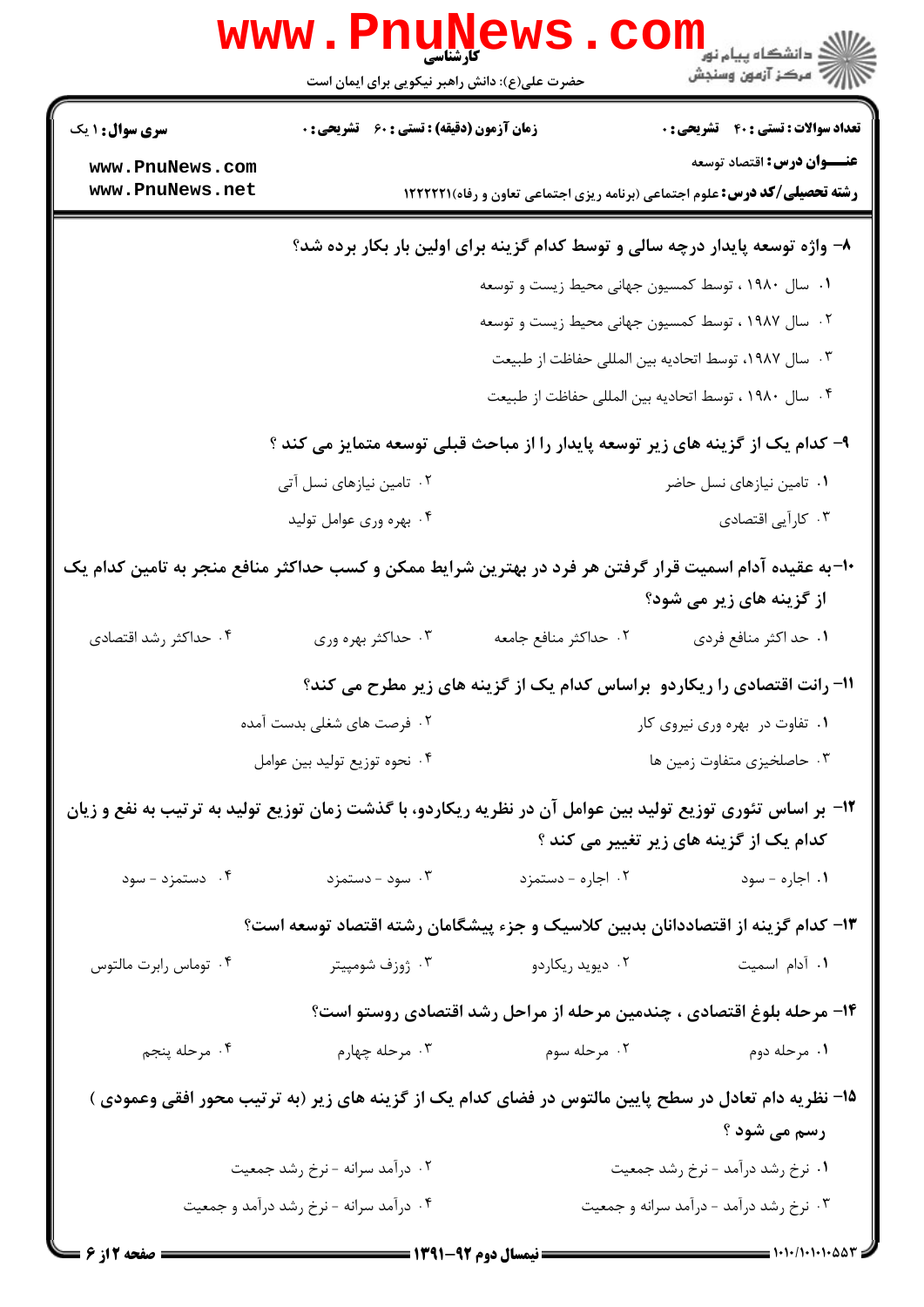|                                                                                                             | <b>www.Pnun</b><br><b>کارشناسی</b><br>حضرت علی(ع): دانش راهبر نیکویی برای ایمان است |                                                          | ر دانشڪاه پيام نور "<br> 7 مرکز آزمون وسنڊش                                                                         |
|-------------------------------------------------------------------------------------------------------------|-------------------------------------------------------------------------------------|----------------------------------------------------------|---------------------------------------------------------------------------------------------------------------------|
| <b>سری سوال : ۱ یک</b>                                                                                      | <b>زمان آزمون (دقیقه) : تستی : 60 ٪ تشریحی : 0</b>                                  |                                                          | <b>تعداد سوالات : تستي : 40 ٪ تشريحي : 0</b>                                                                        |
| www.PnuNews.com<br>www.PnuNews.net                                                                          |                                                                                     |                                                          | <b>عنـــوان درس:</b> اقتصاد توسعه                                                                                   |
|                                                                                                             |                                                                                     |                                                          | <b>رشته تحصیلی/کد درس:</b> علوم اجتماعی (برنامه ریزی اجتماعی تعاون و رفاه)(۱۲۲۲۲۱                                   |
| ۱۶- برطبق الگوی رشد کارل مارکس، نرخ سود که عامل اساسی ً و مهم در نظام سرمایه داری است، معادل کدام یک از     |                                                                                     |                                                          | گزینه های زیر است ؟                                                                                                 |
| $Pr = \frac{s}{c-v}$ f                                                                                      | $Pr = \frac{s}{c+v}$ <sup>"</sup>                                                   | $Pr = \frac{c + v}{s}$                                   | $Pr = \frac{s + v}{c}$                                                                                              |
| ۱۷– کدام یک از گزینه های زیر، به نظر سرآرتور لوئیس یکی از مشخصه های اصلی کشورهای در حال توسعه بوده و با     |                                                                                     |                                                          |                                                                                                                     |
|                                                                                                             |                                                                                     | استفاده از آن به تبیین پدیده توسعه نیافتگی پرداخته است ؟ |                                                                                                                     |
|                                                                                                             | ۰۲ عدم وجود خلاقیت های فردی                                                         |                                                          | ۰۱ دوگانگی اقتصادی                                                                                                  |
|                                                                                                             | ۰۴ عرضه محدود نیروی کار                                                             |                                                          | ۰۳ عدم جابجایی بین بخشی نیروی کار                                                                                   |
|                                                                                                             |                                                                                     |                                                          | ۱۸– بر طبق تئوری رشد روستو در کدام یک از مراحل رشد اقتصادی جامعه در حال انتقال از جامعه سنتی به جامعه<br>نوين است ؟ |
| ۰۴ مرحله بلوغ اقتصادي                                                                                       | ۰۳ مرحله خيز اقتصادى                                                                | ٠٢ مرحله ماقبل خيز                                       | ۰۱ مرحله جامعه سنتی                                                                                                 |
|                                                                                                             |                                                                                     |                                                          | ۱۹- نظریه رشد متوازن بر پایه کدام یک از گزینه های زیر شکل گرفت ؟                                                    |
|                                                                                                             | ۰۲ تاکید بر دخالت دولت در فعالیت های اقتصادی                                        |                                                          | ۰۱ وجود صرفه های داخلی و استقلال بین بخشی                                                                           |
|                                                                                                             | ۰۴ تاکید بر سرمایه گذاری در فعالیت های اقتصادی                                      |                                                          | ۰۳ وجود صرفه های خارجی و پیوند متقابل بین بخشی                                                                      |
| +۲- به عقیده ریچارد نلسون با استفاده از کدام گزینه می توان از بازگشت به نقطه دام تعادل در سطح پایین جلوگیری |                                                                                     |                                                          | کرد ؟                                                                                                               |
|                                                                                                             | ٢. بر قراري محيط مناسب فرهنگي                                                       |                                                          | ۰۱ تغییر ساختار اجتماعی در جهت کاهش نرخ زاد و ولد                                                                   |
|                                                                                                             | ۰۴ حل مسائل و مشکلات کشاورزی                                                        |                                                          | ۰۳ عدم دخالت دولت                                                                                                   |
| <b>۲۱</b> – کدام یک از گزینه های زیر موجب افزایش محصولات غذایی در جامعه و در نتیجه کاهش قیمت های نسبی آن ها |                                                                                     |                                                          |                                                                                                                     |
|                                                                                                             |                                                                                     |                                                          | می شود ؟                                                                                                            |
|                                                                                                             | ۰۲ استراتژی تعدیل ساختاری                                                           |                                                          | ٠١ استراتژى پولى                                                                                                    |
|                                                                                                             | ۰۴ استراتژی انقلاب سبز                                                              |                                                          | ۰۳ استراتژی متنوع سازی تولیدات صنعتی                                                                                |
|                                                                                                             |                                                                                     |                                                          | ۲۲- در چارچوب استراتژی جانشینی واردات، کدام یک از گزینه های زیر باید اقدام شود ؟                                    |
|                                                                                                             | ۰۲ اعطای یارانه به تولید کنندگان داخلی                                              |                                                          | ۰۱ تولید در مقیاس اقتصادی                                                                                           |
|                                                                                                             | ۰۴ کاهش حمایت از برخی از بخش های اقتصادی                                            |                                                          | ۰۳ تشويق جريان سرمايه گذاري                                                                                         |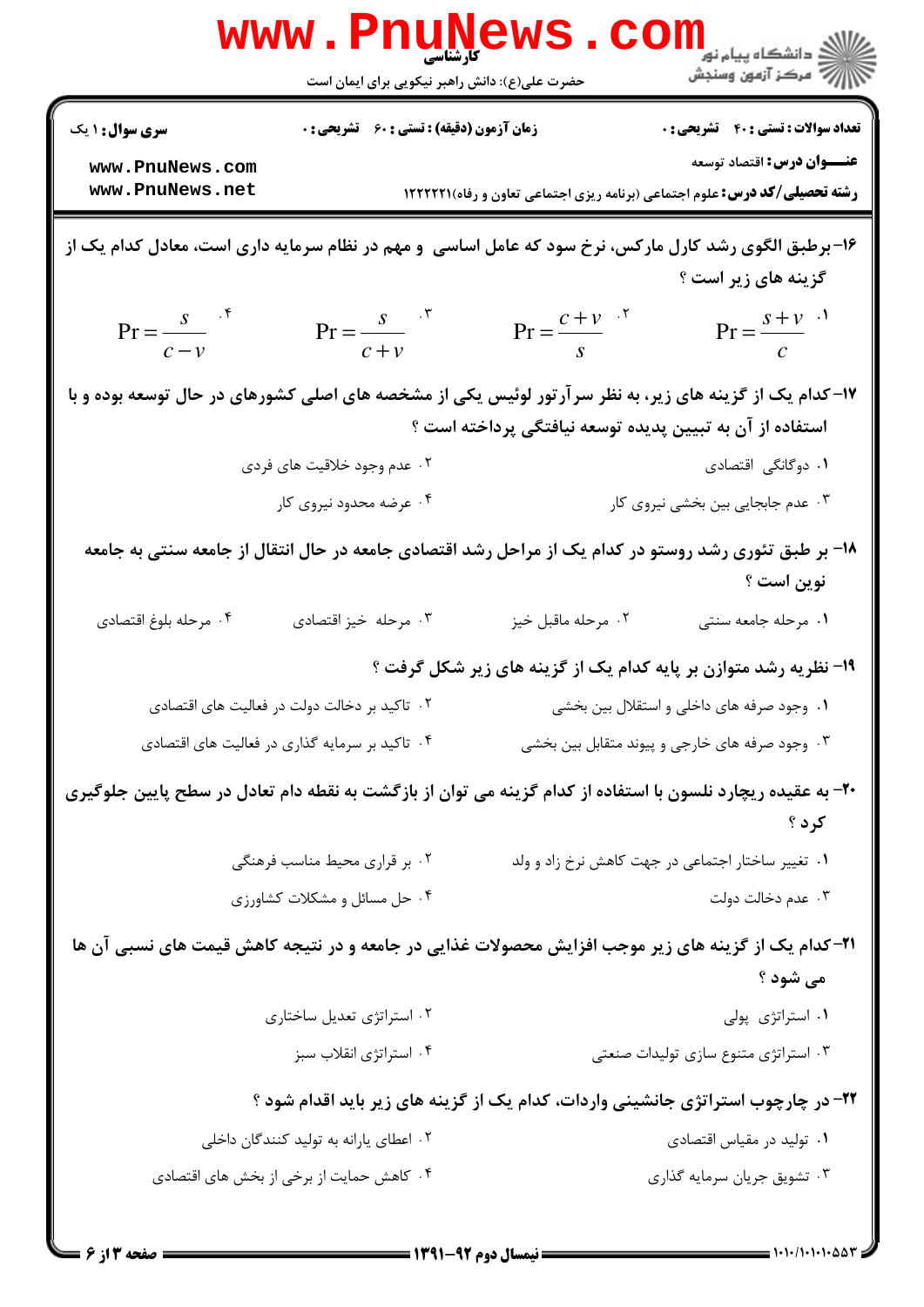|                                                                                            | <b>www . Pnu</b><br>کارشناسی<br>حضرت علی(ع): دانش راهبر نیکویی برای ایمان است                               |                                                        | ر دانشڪاه پيام نور ■<br>ا∛ مرکز آزمون وسنڊش                                                                                     |
|--------------------------------------------------------------------------------------------|-------------------------------------------------------------------------------------------------------------|--------------------------------------------------------|---------------------------------------------------------------------------------------------------------------------------------|
| <b>سری سوال : ۱ یک</b>                                                                     | <b>زمان آزمون (دقیقه) : تستی : 60 ٪ تشریحی : 0</b>                                                          |                                                        | <b>تعداد سوالات : تستي : 40 - تشريحي : 0</b>                                                                                    |
| www.PnuNews.com<br>www.PnuNews.net                                                         |                                                                                                             |                                                        | <b>عنـــوان درس:</b> اقتصاد توسعه<br><b>رشته تحصیلی/کد درس:</b> علوم اجتماعی (برنامه ریزی اجتماعی تعاون و رفاه) <b>۱۲۲۲۲۱</b> ۱ |
| ۲۳– کدام یک از گزینه های زیر به عنوان اولین مدل رشد پویا در ادبیات الگو های رشد مطرح است ؟ |                                                                                                             |                                                        |                                                                                                                                 |
|                                                                                            | ۰۲ مدل رشد آدام اسمیت                                                                                       |                                                        | ۰۱ مدل رشد کارل مارکس                                                                                                           |
|                                                                                            | ۰۴ مدل رشد رابرت مرتون سول                                                                                  |                                                        | ۰۳ مدل رشد هارود - دومار                                                                                                        |
| ۲۴- در مدل رشد رابرت سولو نرخ رشد اقتصادی به کدام یک از گزینه های زیر بستگی دارد ؟         |                                                                                                             |                                                        |                                                                                                                                 |
|                                                                                            | ۰۲ نرخ رشد پس انداز و سرمایه                                                                                |                                                        | ۰۱ نرخ رشد نیروی کار و سرمایه                                                                                                   |
|                                                                                            | ۰۴ نرخ رشد نیروی کار و تکنولوژی                                                                             |                                                        | ۰۳ نرخ رشد نیروی کار و پس انداز                                                                                                 |
|                                                                                            | ۲۵- در کدام یک از حالت های زیر معادله رشد سولو به معادله رشد هارود - دومار تبدیل می شود ؟                   |                                                        |                                                                                                                                 |
|                                                                                            | ۰۲ ضریب نرخ رشد سرمایه صفر باشد                                                                             |                                                        | ۰۱ ضریب نرخ رشد پس انداز یک باشد                                                                                                |
|                                                                                            | ۰۴ ضریب نرخ رشد نیروی کار یک باشد                                                                           |                                                        | ۰۳ ضریب نرخ رشد نیروی کار صفر باشد                                                                                              |
|                                                                                            | ۲۶– کدام یک از گزینه های زیر به دلیل کوتاه بودن زمان ًو هزینه نسبتاً کم آن ، از مفیدترین نوع آموزش ها محسوب |                                                        |                                                                                                                                 |
|                                                                                            |                                                                                                             |                                                        | می شود ؟                                                                                                                        |
|                                                                                            | ۰۲ آموزش ضمن خدمت                                                                                           |                                                        | ۰۱ آموزش رسمی                                                                                                                   |
|                                                                                            | ۰۴ آموزش های غیر رسمی                                                                                       |                                                        | ۰۳ آموزش آزاد و همگانی                                                                                                          |
|                                                                                            | ۲۷– کدام یک از گزینه های زیر در صورت همکاری و ارتباط با فعالان اقتصادی جامعه می تواند موجبات پیشرفت های     |                                                        |                                                                                                                                 |
|                                                                                            |                                                                                                             |                                                        | فنی و خلق تکنولوژی های جدید را فراهم آورد ؟                                                                                     |
| ۰۴ آموزش ضمن خدمت                                                                          | ۰۳ آموزش عالی                                                                                               | ۰۲ آموزش متوسطه                                        | ۰۱ آموزش ابتدایی                                                                                                                |
|                                                                                            | ۲۸–کدام یک از گزینه های زیر در اوایل قرن بیستم با مد نظر قرار دادن اثر پیشرفت فنی بر انتقال تابع تولید به   |                                                        |                                                                                                                                 |
|                                                                                            |                                                                                                             | سمت بالا به تاثیر دانش بر رشد اقتصادی توجه داشته اند ؟ |                                                                                                                                 |
|                                                                                            | ۰۲ ژوزف شومپيتر                                                                                             |                                                        | ۰۱ فرد ريش ليست                                                                                                                 |
|                                                                                            | ۰۴ اقتصاددانان نئوكلاسيك                                                                                    |                                                        | ٠٣ اقتصاددانان كلاسيك                                                                                                           |
|                                                                                            |                                                                                                             |                                                        | ۲۹- فرآیند توسعه ( چرخه عمر ) تکنولوژی شامل چند مرحله است ؟                                                                     |
| ۰۴ هشت مرحله                                                                               | ۰۳ هفت مرحله                                                                                                | ۰۲ شش مرحله                                            | ٠١. پنج مرحله                                                                                                                   |
|                                                                                            | ۳۰- ماشین آلات و ابزار تولیدی که در درونشان تکنولوژی نهفته باشد ، شامل کدام جزء اصلی تکنولوژی است ؟         |                                                        |                                                                                                                                 |
| ۰۴ سازمان افزار                                                                            | ۰۳ اطلاعات افزار                                                                                            | ۰۲ انسان افزار                                         | ۰۱ ماشین افزار                                                                                                                  |
|                                                                                            |                                                                                                             |                                                        |                                                                                                                                 |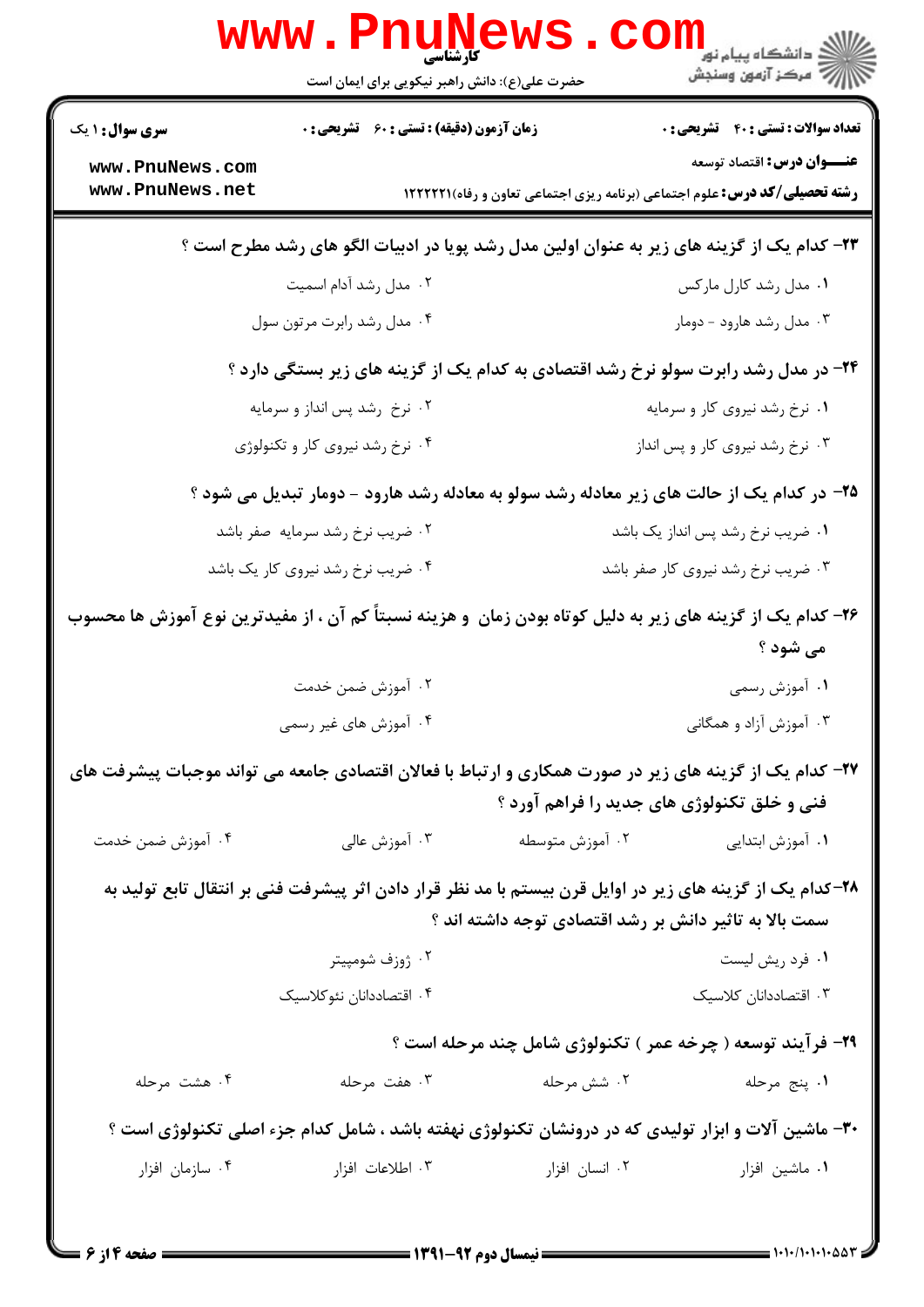|                                    | <b>www.PnuNews</b>                                                                  |                     |                                                                                                               |
|------------------------------------|-------------------------------------------------------------------------------------|---------------------|---------------------------------------------------------------------------------------------------------------|
|                                    | حضرت علی(ع): دانش راهبر نیکویی برای ایمان است                                       |                     |                                                                                                               |
| <b>سری سوال : ۱ یک</b>             | <b>زمان آزمون (دقیقه) : تستی : 60 ٪ تشریحی : 0</b>                                  |                     | <b>تعداد سوالات : تستی : 40 ٪ تشریحی : 0</b><br><b>عنـــوان درس:</b> اقتصاد توسعه                             |
| www.PnuNews.com<br>www.PnuNews.net |                                                                                     |                     | <b>رشته تحصیلی/کد درس:</b> علوم اجتماعی (برنامه ریزی اجتماعی تعاون و رفاه) <b>۱۲۲۲۲۱</b> ۱                    |
|                                    |                                                                                     |                     | <b>۳۱</b> - تکنولوژی در کدام یک از گزینه های زیر نقش بسزایی دارد ؟                                            |
|                                    | ۰۲ تبدیل نهاده به ستاده                                                             |                     | ۰۱ تامین نهاه ها                                                                                              |
|                                    | ۰۴ تبدیل هزینه به درآمد                                                             |                     | ۰۳ تامین مالی تولید                                                                                           |
|                                    |                                                                                     |                     | ۳۲-بر اساس نظریه کوزنتس کدام یک از گزینه های زیر در خصوص رابطه بین رشد اقتصادی و نابرابری در آمد صحیح<br>است؟ |
|                                    |                                                                                     |                     | ١. نابرابري درآمد ها در مراحل اوليه توسعه ، افزايش و به تدريج طي مراحل نهايي كاهش مي يابد .                   |
|                                    |                                                                                     |                     | ۰۲ نابرابری درآمد ها در مراحل اولیه توسعه ، کاهش و به تدریج طی مراحل نهایی افزایش می یابد .                   |
|                                    |                                                                                     |                     | ۰۳ نابرابری درآمد ها در مراحل اولیه توسعه ، افزایش و به تدریج طی مراحل نهایی ثابت می ماند .                   |
|                                    |                                                                                     |                     | ۰۴ نابرابری درآمد ها در مراحل اولیه توسعه ، کاهش و به تدریج طی مراحل نهایی ثابت می ماند .                     |
|                                    |                                                                                     |                     | ۳۳– این عقیده که هرچه توزیع درآمد به نفع صاحبان سرمایه تغییر کند، میزان بیشتری از درآمد به سرمایه گذاری       |
|                                    | اختصاص یافته و به تبع آن ، رشد اقتصادی سریع تر خواهد بود، مربوط به کدام گزینه است ؟ |                     |                                                                                                               |
| ۰۴ محبوب الحق                      | ۰۳ کالدور                                                                           | ۰۲ لوکاس            | ۰۱ کوزنتس                                                                                                     |
|                                    | بر اساس تولید نهایی آن تعیین می شود . این نظریه به کدام گزینه زیر اشاره می کند ؟    |                     | ۳۴- با برقراری شرایط رقابت کامل و قانون بازدهی نزولی برای هر عامل تولیدی ، (در بلند مدت ) درآمد هر عامل تولید |
|                                    | ۰۲ نظریه بازدهی نزولی عامل تولیدی                                                   |                     | ۰۱ نظریه بهره وری عامل تولیدی                                                                                 |
|                                    | ۰۴ نظریه بهره وری نهایی                                                             |                     | ۰۳ نظریه تولید نهایی                                                                                          |
|                                    |                                                                                     |                     | ۳۵-اگر مقدار ضریب جینی برای جامعه ای برابر صفر باشد ، کدام یک ازگزینه های زیر صحیح است ؟                      |
|                                    | ۰۲ توزیع درآمد در جامعه کاملاً برابر است .                                          |                     | ۰۱ توزیع درآمد در جامعه نابرابر است .                                                                         |
|                                    | ۰۴ درآمد کل توسط یک نفر دریافت می شود .                                             |                     | ۰۳ توزیع درآمد در جامعه کاملاً نابرابر است .                                                                  |
|                                    |                                                                                     |                     | ۳۶- کدام یک از گزینه های زیر در مکتب اقتصادی اسلام، بر توزیع درآمد موثر است؟                                  |
| ۰۴ مصادره اموال اغنياء             | ۰۳ فراوانی عوامل تولید                                                              | ۰۲ سیاست های درآمدی | ٠١. حقوق مالكيت                                                                                               |
|                                    |                                                                                     |                     |                                                                                                               |
|                                    |                                                                                     |                     |                                                                                                               |